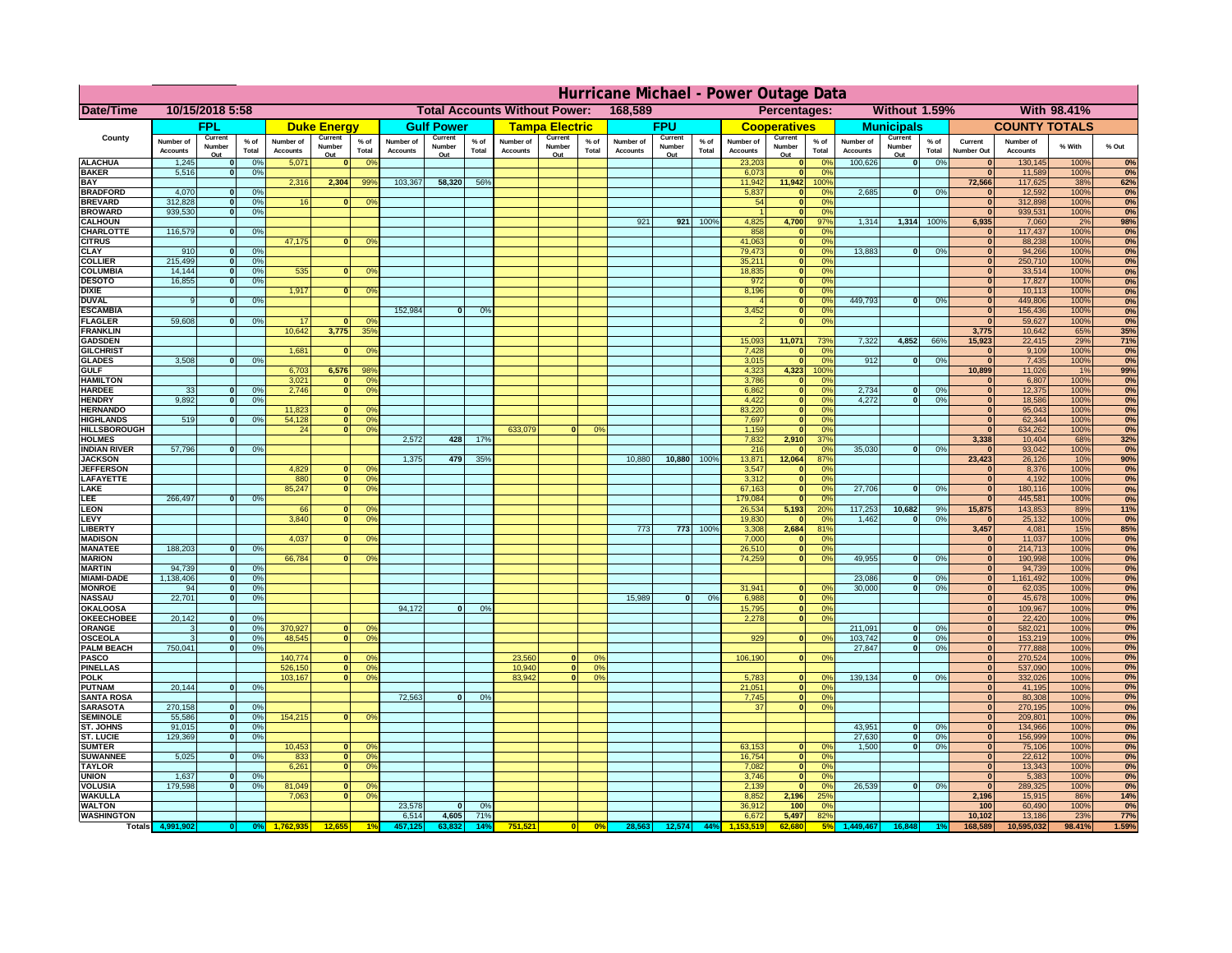# 10/15/2018 6:00 AM Hurricane Michael

| <b>Power Provider</b>                   | <b>County</b>       | <b>Number of Customers</b> | <b>Current Number Out</b> | <b>Outage Percentage</b> | <b>Estimated Restore Time</b> |
|-----------------------------------------|---------------------|----------------------------|---------------------------|--------------------------|-------------------------------|
| <b>Gulf Power Company</b>               | BAY                 | 103,367                    | 58,320                    | 56.42%                   | >5 days                       |
|                                         | <b>JACKSON</b>      | 13,824                     | 12,017                    | 86.93%                   | >5 days                       |
| West Florida Electric Cooperative, Inc. | BAY                 |                            |                           |                          |                               |
| Gulf Coast Electric Cooperative, Inc.   |                     | 11,942                     | 11,942                    | 100.00%                  | >5 days                       |
| Talquin Electric Cooperative, Inc.      | GADSDEN             | 15,093                     | 11,071                    | 73.35%                   | >5 days                       |
| Florida Public Utilities Corporation    | <b>JACKSON</b>      | 10,880                     | 10,880                    | 100.00%                  | >5 days                       |
| City of Tallahassee                     | LEON                | 117,253                    | 10,682                    | 9.11%                    | $>72$                         |
| <b>Duke Energy</b>                      | <b>GULF</b>         | 6,703                      | 6,576                     | 98.11%                   | <b>TBD</b>                    |
| Talquin Electric Cooperative, Inc.      | LEON                | 26,534                     | 5,193                     | 19.57%                   | >5 days                       |
| <b>Gulf Power Company</b>               | <b>WASHINGTON</b>   | 6,514                      | 4,605                     | 70.69%                   | 72                            |
| Gulf Coast Electric Cooperative, Inc.   | GULF                | 4,323                      | 4,323                     | 100.00%                  | >5 days                       |
| City of Quincy                          | GADSDEN             | 4,768                      | 3,989                     | 83.66%                   | >5 days                       |
| West Florida Electric Cooperative, Inc. | WASHINGTON          | 4,235                      | 3,960                     | 93.51%                   | >5 days                       |
| <b>Duke Energy</b>                      | <b>FRANKLIN</b>     | 10,642                     | 3,775                     | 35.47%                   | 72                            |
| West Florida Electric Cooperative, Inc. | <b>HOLMES</b>       | 7,539                      | 2,910                     | 38.60%                   | >5 days                       |
| West Florida Electric Cooperative, Inc. | CALHOUN             | 2,977                      | 2,852                     | 95.80%                   | >5 days                       |
| Talquin Electric Cooperative, Inc.      | LIBERTY             | 3,308                      | 2,684                     | 81.14%                   | >5 days                       |
| <b>Duke Energy</b>                      | BAY                 | 2,316                      | 2,304                     | 99.48%                   | <b>TBD</b>                    |
| Talquin Electric Cooperative, Inc.      | WAKULLA             | 8,852                      | 2,196                     | 24.81%                   | >5 days                       |
| Gulf Coast Electric Cooperative, Inc.   | CALHOUN             | 1,848                      | 1,848                     | 100.00%                  | >5 days                       |
|                                         | <b>WASHINGTON</b>   |                            |                           |                          | >5 days                       |
| Gulf Coast Electric Cooperative, Inc.   |                     | 2,437                      | 1,537                     | 63.07%                   |                               |
| City of Blountstown                     | <b>CALHOUN</b>      | 1,314                      | 1,314                     | 100.00%                  | >5 days                       |
| Florida Public Utilities Corporation    | CALHOUN             | 921                        | 921                       | 100.00%                  | >5 days                       |
| Chattahoochee Electric                  | <b>GADSDEN</b>      | 1,163                      | 863                       | 74.20%                   | >5 days                       |
| Florida Public Utilities Corporation    | <b>LIBERTY</b>      | 773                        | 773                       | 100.00%                  | >5 days                       |
| <b>Gulf Power Company</b>               | <b>JACKSON</b>      | 1,375                      | 479                       | 34.84%                   | 72                            |
| <b>Gulf Power Company</b>               | <b>HOLMES</b>       | 2,572                      | 428                       | 16.64%                   | 72                            |
| Gulf Coast Electric Cooperative, Inc.   | <b>WALTON</b>       | 100                        | 100                       | 100.00%                  | >5 days                       |
| Gulf Coast Electric Cooperative, Inc.   | <b>JACKSON</b>      | 47                         | 47                        | 100.00%                  | >5 days                       |
| Central Florida Electric Cooperative    | <b>ALACHUA</b>      | 875                        | $\mathbf 0$               | 0.00%                    | <b>TBD</b>                    |
| Central Florida Electric Cooperative    | <b>DIXIE</b>        | 7,595                      | 0                         | 0.00%                    | TBD                           |
| Central Florida Electric Cooperative    | <b>GILCHRIST</b>    | 7,424                      | $\mathbf 0$               | 0.00%                    | Restored                      |
| Central Florida Electric Cooperative    | LAFAYETTE           | 9                          | 0                         | 0.00%                    | TBD                           |
|                                         | LEVY                | 17,513                     | $\mathbf 0$               | 0.00%                    | Restored                      |
| Central Florida Electric Cooperative    |                     |                            |                           |                          |                               |
| Central Florida Electric Cooperative    | <b>MARION</b>       | 9                          | $\pmb{0}$                 | 0.00%                    | TBD                           |
| Choctawhatchee Electric Cooperative     | <b>HOLMES</b>       | 293                        | $\pmb{0}$                 | 0.00%                    | Restored                      |
| Choctawhatchee Electric Cooperative     | <b>OKALOOSA</b>     | 15,795                     | $\pmb{0}$                 | 0.00%                    | Restored                      |
| Choctawhatchee Electric Cooperative     | <b>SANTA ROSA</b>   | 201                        | $\mathbf 0$               | 0.00%                    | Restored                      |
| Choctawhatchee Electric Cooperative     | <b>WALTON</b>       | 36,812                     | $\pmb{0}$                 | 0.00%                    | Restored                      |
| City of Alachua                         | <b>ALACHUA</b>      | 4,426                      | $\mathbf 0$               | 0.00%                    | <b>TBD</b>                    |
| City of Bartow                          | <b>POLK</b>         | 11,790                     | 0                         | 0.00%                    | TBD                           |
| City of Bushnell                        | <b>SUMTER</b>       | 1,500                      | $\pmb{0}$                 | 0.00%                    | <b>TBD</b>                    |
| City of Clewiston                       | <b>HENDRY</b>       | 4,272                      | $\pmb{0}$                 | 0.00%                    | <b>TBD</b>                    |
| City of Fort Meade                      | <b>POLK</b>         | 2,379                      | $\mathbf 0$               | 0.00%                    | <b>TBD</b>                    |
| City of Havana                          | GADSDEN             | 1,391                      | $\pmb{0}$                 | 0.00%                    | Restored                      |
| City of Leesburg                        | LAKE                | 22,000                     | $\mathbf 0$               | 0.00%                    | <b>TBD</b>                    |
| City of Moore Haven                     | <b>GLADES</b>       | 912                        | $\pmb{0}$                 | 0.00%                    | <b>TBD</b>                    |
|                                         | LAKE                |                            | $\mathbf 0$               |                          |                               |
| City of Mount Dora                      |                     | 5,706                      | $\Omega$                  | 0.00%                    | <b>TBD</b>                    |
| City of Newberry                        | <b>ALACHUA</b>      | 1,727                      |                           | 0.00%                    | TBD                           |
| City of Starke                          | <b>BRADFORD</b>     | 2,685                      | $\pmb{0}$                 | 0.00%                    | TBD                           |
| City of Vero Beach                      | <b>INDIAN RIVER</b> | 35,030                     | 0                         | 0.00%                    | TBD                           |
| City of Wauchula                        | <b>HARDEE</b>       | 2,734                      | $\mathsf{O}\xspace$       | 0.00%                    | TBD                           |
| City of Williston                       | LEVY                | 1,462                      | 0                         | 0.00%                    | TBD                           |
| City of Winter Park                     | ORANGE              | 13,941                     | $\pmb{0}$                 | 0.00%                    | <b>TBD</b>                    |
| Clay Electric Cooperative               | <b>ALACHUA</b>      | 22,328                     | 0                         | 0.00%                    | TBD                           |
| Clay Electric Cooperative               | <b>BAKER</b>        | 2,476                      | $\pmb{0}$                 | 0.00%                    | TBD                           |
| Clay Electric Cooperative               | <b>BRADFORD</b>     | 5,837                      | $\pmb{0}$                 | 0.00%                    | TBD                           |
| Clay Electric Cooperative               | <b>CLAY</b>         | 79,473                     | $\pmb{0}$                 | 0.00%                    | <b>TBD</b>                    |
| Clay Electric Cooperative               | <b>COLUMBIA</b>     | 16,922                     | 0                         | 0.00%                    | TBD                           |
| Clay Electric Cooperative               | <b>DUVAL</b>        | $\overline{4}$             | $\pmb{0}$                 | 0.00%                    | TBD                           |
| Clay Electric Cooperative               | <b>FLAGLER</b>      | $\overline{2}$             | $\pmb{0}$                 | 0.00%                    | TBD                           |
| Clay Electric Cooperative               | <b>GILCHRIST</b>    | $\sqrt{4}$                 | $\pmb{0}$                 | 0.00%                    | TBD                           |
|                                         |                     |                            |                           |                          |                               |
| Clay Electric Cooperative               | LAKE                | 2,239                      | 0                         | 0.00%                    | TBD                           |
| Clay Electric Cooperative               | LEVY                | 712                        | $\pmb{0}$                 | 0.00%                    | TBD                           |
| Clay Electric Cooperative               | <b>MARION</b>       | 16,301                     | $\pmb{0}$                 | 0.00%                    | TBD                           |
| Clay Electric Cooperative               | PUTNAM              | 21,051                     | $\pmb{0}$                 | 0.00%                    | <b>TBD</b>                    |
| Clay Electric Cooperative               | SUWANNEE            | 5                          | 0                         | 0.00%                    | TBD                           |
| Clay Electric Cooperative               | <b>UNION</b>        | 3,746                      | $\pmb{0}$                 | 0.00%                    | <b>TBD</b>                    |
| Clay Electric Cooperative               | VOLUSIA             | 2,139                      | 0                         | 0.00%                    | TBD                           |
| Duke Energy                             | <b>ALACHUA</b>      | 5,071                      | $\pmb{0}$                 | 0.00%                    | Restored                      |
| Duke Energy                             | <b>BREVARD</b>      | 16                         | 0                         | 0.00%                    | Restored                      |
| <b>Duke Energy</b>                      | <b>CITRUS</b>       | 47,175                     | $\pmb{0}$                 | 0.00%                    | Restored                      |
| Duke Energy                             | <b>COLUMBIA</b>     | 535                        | 0                         | 0.00%                    | Restored                      |
| <b>Duke Energy</b>                      | <b>DIXIE</b>        | 1,917                      | $\pmb{0}$                 | 0.00%                    | Restored                      |
|                                         |                     |                            |                           |                          |                               |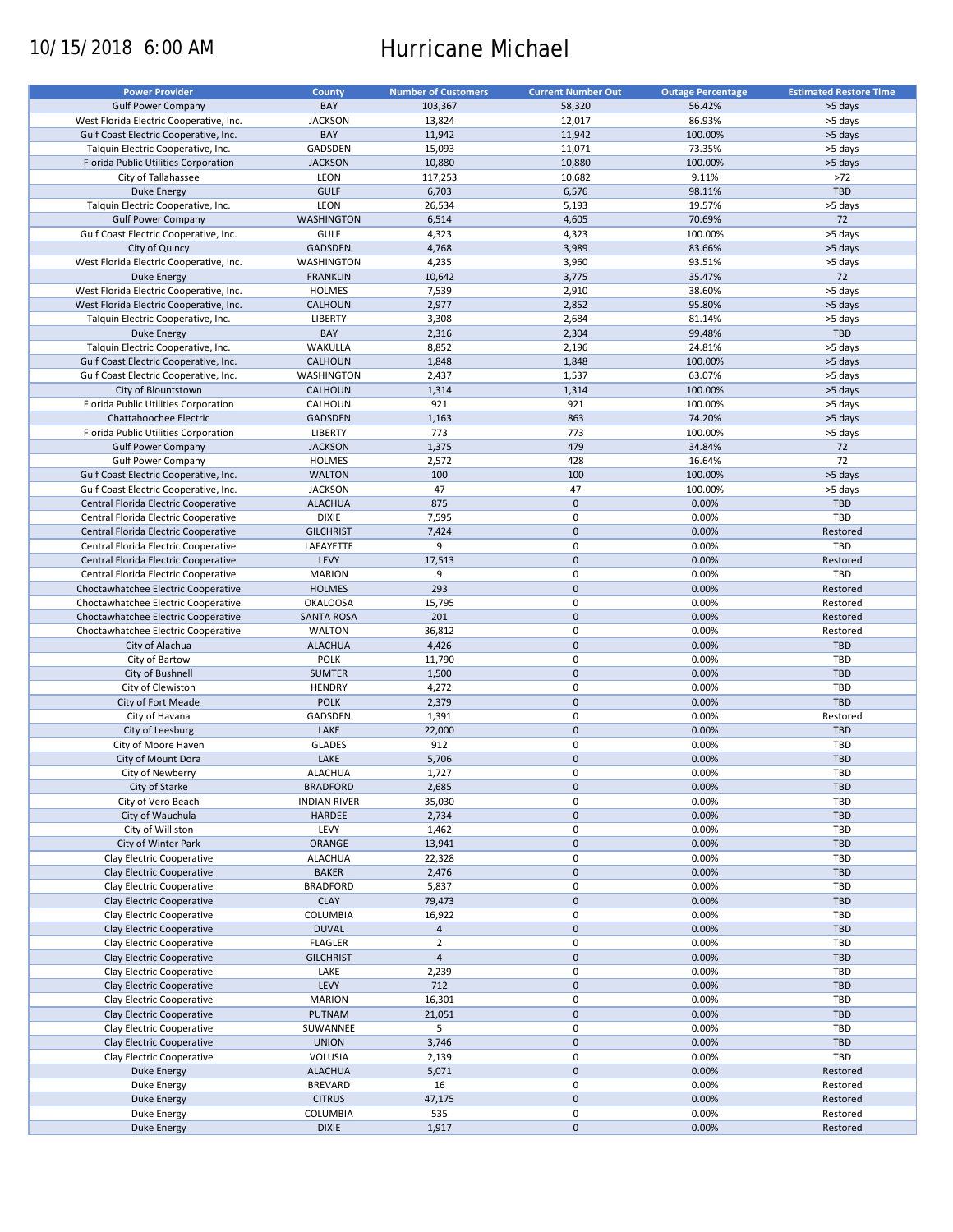### 10/15/2018 6:00 AM Hurricane Michael

| Duke Energy                                        | <b>FLAGLER</b>      | 17             | $\pmb{0}$   | 0.00% | Restored   |
|----------------------------------------------------|---------------------|----------------|-------------|-------|------------|
| <b>Duke Energy</b>                                 | <b>GILCHRIST</b>    | 1,681          | $\mathbf 0$ | 0.00% | Restored   |
| Duke Energy                                        | <b>HAMILTON</b>     | 3,021          | 0           | 0.00% | Restored   |
| <b>Duke Energy</b>                                 | <b>HARDEE</b>       | 2,746          | $\mathbf 0$ | 0.00% | Restored   |
|                                                    |                     |                |             |       |            |
| Duke Energy                                        | <b>HERNANDO</b>     | 11,823         | $\pmb{0}$   | 0.00% | Restored   |
| <b>Duke Energy</b>                                 | <b>HIGHLANDS</b>    | 54,128         | $\mathbf 0$ | 0.00% | Restored   |
| Duke Energy                                        | HILLSBOROUGH        | 24             | $\pmb{0}$   | 0.00% | Restored   |
| <b>Duke Energy</b>                                 | <b>JEFFERSON</b>    | 4,829          | $\mathbf 0$ | 0.00% | Restored   |
|                                                    |                     |                |             |       |            |
| Duke Energy                                        | LAFAYETTE           | 880            | $\pmb{0}$   | 0.00% | Restored   |
| <b>Duke Energy</b>                                 | LAKE                | 85,247         | $\mathbf 0$ | 0.00% | Restored   |
| Duke Energy                                        | LEON                | 66             | 0           | 0.00% | Restored   |
| <b>Duke Energy</b>                                 | LEVY                | 3,840          | $\mathbf 0$ | 0.00% | Restored   |
|                                                    |                     |                |             |       |            |
| Duke Energy                                        | <b>MADISON</b>      | 4,037          | $\pmb{0}$   | 0.00% | Restored   |
| <b>Duke Energy</b>                                 | <b>MARION</b>       | 66,784         | $\mathbf 0$ | 0.00% | Restored   |
| Duke Energy                                        | ORANGE              | 370,927        | $\pmb{0}$   | 0.00% | Restored   |
|                                                    | <b>OSCEOLA</b>      |                | $\pmb{0}$   | 0.00% |            |
| <b>Duke Energy</b>                                 |                     | 48,545         |             |       | Restored   |
| Duke Energy                                        | PASCO               | 140,774        | $\pmb{0}$   | 0.00% | Restored   |
| <b>Duke Energy</b>                                 | <b>PINELLAS</b>     | 526,150        | $\pmb{0}$   | 0.00% | Restored   |
| <b>Duke Energy</b>                                 | <b>POLK</b>         | 103,167        | 0           | 0.00% | Restored   |
|                                                    |                     |                |             |       |            |
| <b>Duke Energy</b>                                 | SEMINOLE            | 154,215        | $\pmb{0}$   | 0.00% | Restored   |
| Duke Energy                                        | <b>SUMTER</b>       | 10,453         | $\pmb{0}$   | 0.00% | Restored   |
| <b>Duke Energy</b>                                 | SUWANNEE            | 833            | $\pmb{0}$   | 0.00% | Restored   |
| Duke Energy                                        | <b>TAYLOR</b>       | 6,261          | 0           | 0.00% | Restored   |
|                                                    |                     |                |             |       |            |
| <b>Duke Energy</b>                                 | <b>VOLUSIA</b>      | 81,049         | $\pmb{0}$   | 0.00% | Restored   |
| Duke Energy                                        | WAKULLA             | 7,063          | $\pmb{0}$   | 0.00% | Restored   |
| Escambia River Electric Cooperative, Inc.          | <b>ESCAMBIA</b>     | 3,452          | $\pmb{0}$   | 0.00% | <b>TBD</b> |
|                                                    |                     |                |             |       |            |
| Escambia River Electric Cooperative, Inc.          | <b>SANTA ROSA</b>   | 7,544          | 0           | 0.00% | TBD        |
| Florida Keys Electric Cooperative                  | <b>MONROE</b>       | 31,941         | $\mathbf 0$ | 0.00% | <b>TBD</b> |
| Florida Power and Light Company                    | <b>ALACHUA</b>      | 1,245          | $\pmb{0}$   | 0.00% | <b>TBD</b> |
|                                                    |                     |                |             |       |            |
| Florida Power and Light Company                    | <b>BAKER</b>        | 5,516          | $\mathbf 0$ | 0.00% | <b>TBD</b> |
| Florida Power and Light Company                    | <b>BRADFORD</b>     | 4,070          | 0           | 0.00% | TBD        |
| Florida Power and Light Company                    | <b>BREVARD</b>      | 312,828        | $\mathbf 0$ | 0.00% | <b>TBD</b> |
| Florida Power and Light Company                    | <b>BROWARD</b>      | 939,530        | $\pmb{0}$   | 0.00% | TBD        |
|                                                    |                     |                |             |       |            |
| Florida Power and Light Company                    | CHARLOTTE           | 116,579        | $\pmb{0}$   | 0.00% | <b>TBD</b> |
| Florida Power and Light Company                    | <b>CLAY</b>         | 910            | 0           | 0.00% | TBD        |
| Florida Power and Light Company                    | <b>COLLIER</b>      | 215,499        | $\pmb{0}$   | 0.00% | <b>TBD</b> |
|                                                    |                     |                |             |       |            |
| Florida Power and Light Company                    | COLUMBIA            | 14,144         | $\pmb{0}$   | 0.00% | TBD        |
| Florida Power and Light Company                    | <b>DESOTO</b>       | 16,855         | $\mathbf 0$ | 0.00% | <b>TBD</b> |
| Florida Power and Light Company                    | <b>DUVAL</b>        | 9              | $\pmb{0}$   | 0.00% | TBD        |
| Florida Power and Light Company                    | <b>FLAGLER</b>      | 59,608         | $\mathbf 0$ | 0.00% | <b>TBD</b> |
|                                                    |                     |                |             |       |            |
| Florida Power and Light Company                    | <b>GLADES</b>       | 3,508          | $\pmb{0}$   | 0.00% | TBD        |
| Florida Power and Light Company                    | <b>HARDEE</b>       | 33             | $\mathbf 0$ | 0.00% | <b>TBD</b> |
| Florida Power and Light Company                    | <b>HENDRY</b>       | 9,892          | $\pmb{0}$   | 0.00% | <b>TBD</b> |
|                                                    |                     |                |             |       |            |
| Florida Power and Light Company                    | <b>HIGHLANDS</b>    | 519            | $\mathbf 0$ | 0.00% | <b>TBD</b> |
| Florida Power and Light Company                    | <b>INDIAN RIVER</b> | 57,796         | 0           | 0.00% | <b>TBD</b> |
| Florida Power and Light Company                    | LEE                 | 266,497        | $\mathbf 0$ | 0.00% | <b>TBD</b> |
| Florida Power and Light Company                    | MANATEE             | 188,203        | $\pmb{0}$   |       | <b>TBD</b> |
|                                                    |                     |                |             | 0.00% |            |
| Florida Power and Light Company                    | <b>MARTIN</b>       | 94,739         | $\mathbf 0$ | 0.00% | <b>TBD</b> |
| Florida Power and Light Company                    | MIAMI-DADE          | 1,138,406      | $\mathbf 0$ | 0.00% | TBD        |
| Florida Power and Light Company                    | <b>MONROE</b>       | 94             | $\mathbf 0$ | 0.00% | <b>TBD</b> |
|                                                    |                     |                |             |       |            |
| Florida Power and Light Company                    | NASSAU              | 22,701         | 0           | 0.00% | TBD        |
| Florida Power and Light Company                    | OKEECHOBEE          | 20,142         | $\mathbf 0$ | 0.00% | <b>TBD</b> |
| Florida Power and Light Company                    | ORANGE              | 3              | 0           | 0.00% | TBD        |
| Florida Power and Light Company                    |                     | $\overline{3}$ | $\mathbf 0$ |       | <b>TBD</b> |
|                                                    | <b>OSCEOLA</b>      |                |             | 0.00% |            |
| Florida Power and Light Company                    | PALM BEACH          | 750,041        | 0           | 0.00% | TBD        |
| Florida Power and Light Company                    | PUTNAM              | 20,144         | $\mathbf 0$ | 0.00% | <b>TBD</b> |
| Florida Power and Light Company                    | SARASOTA            | 270,158        | 0           | 0.00% | TBD        |
|                                                    |                     |                |             |       |            |
| Florida Power and Light Company                    | SEMINOLE            | 55,586         | $\pmb{0}$   | 0.00% | <b>TBD</b> |
| Florida Power and Light Company                    | ST. JOHNS           | 91,015         | 0           | 0.00% | TBD        |
| Florida Power and Light Company                    | ST. LUCIE           | 129,369        | $\mathbf 0$ | 0.00% | <b>TBD</b> |
|                                                    |                     |                |             |       |            |
| Florida Power and Light Company                    | SUWANNEE            | 5,025          | $\pmb{0}$   | 0.00% | TBD        |
| Florida Power and Light Company                    | <b>UNION</b>        | 1,637          | $\mathbf 0$ | 0.00% | <b>TBD</b> |
| Florida Power and Light Company                    | VOLUSIA             | 179,598        | $\pmb{0}$   | 0.00% | TBD        |
| Florida Public Utilities Corporation               | NASSAU              | 15,989         | $\pmb{0}$   | 0.00% | Restored   |
|                                                    |                     |                |             |       |            |
| Fort Pierce Utilities Authority                    | ST. LUCIE           | 27,630         | $\pmb{0}$   | 0.00% | TBD        |
| Gainesville (Gainesville Regional Utilities - GRU) | <b>ALACHUA</b>      | 94,473         | $\mathbf 0$ | 0.00% | <b>TBD</b> |
| Glades Electric Cooperative, Inc.                  | <b>GLADES</b>       | 3,015          | $\pmb{0}$   | 0.00% | TBD        |
|                                                    |                     |                |             |       |            |
| Glades Electric Cooperative, Inc.                  | HARDEE              | $\mathbf 0$    | $\pmb{0}$   |       | <b>TBD</b> |
| Glades Electric Cooperative, Inc.                  | <b>HENDRY</b>       | 3,530          | $\pmb{0}$   | 0.00% | TBD        |
| Glades Electric Cooperative, Inc.                  | <b>HIGHLANDS</b>    | 7,321          | $\pmb{0}$   | 0.00% | <b>TBD</b> |
| Glades Electric Cooperative, Inc.                  | OKEECHOBEE          | 2,278          | $\pmb{0}$   | 0.00% | TBD        |
|                                                    |                     |                |             |       |            |
| Green Cove Springs Electric                        | <b>CLAY</b>         | 3,889          | $\pmb{0}$   | 0.00% | <b>TBD</b> |
| <b>Gulf Power Company</b>                          | <b>ESCAMBIA</b>     | 152,984        | $\pmb{0}$   | 0.00% | Restored   |
| <b>Gulf Power Company</b>                          | <b>OKALOOSA</b>     | 94,172         | $\pmb{0}$   | 0.00% | Restored   |
|                                                    |                     |                |             |       |            |